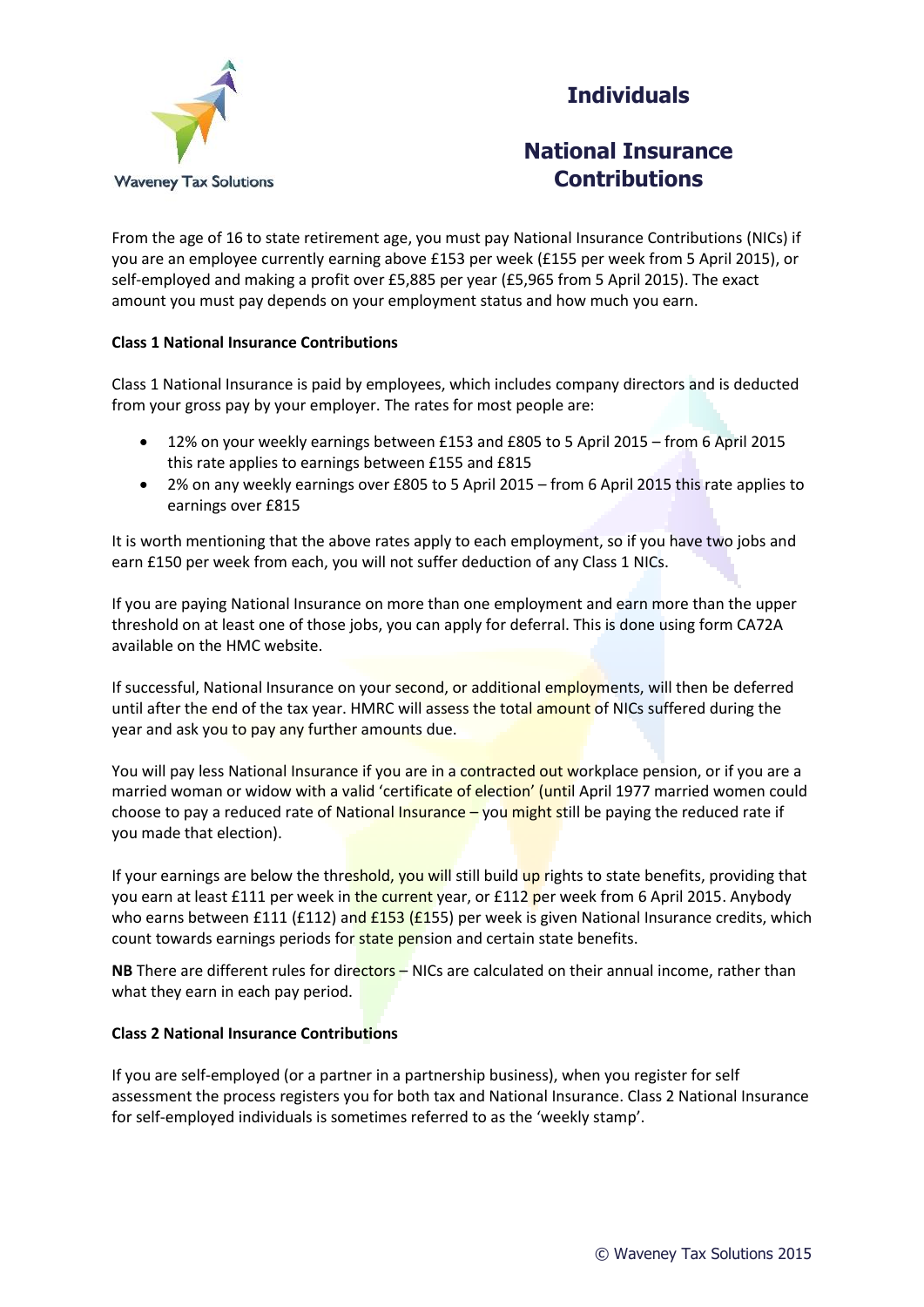

**Individuals**

## **National Insurance Contributions**

Class 2 NICs count towards:

- State Pension
- Employment and Support Allowance
- Bereavement benefits
- Maternity Allowance

Class 2 National Insurance is paid at a weekly rate of £2.75 per week for the year to 5 April 2015 and £2.80 from 6 April 2015.

Class 2 Contributions are currently paid in a number of ways – at the Post Office, at a bank, by Direct Debit, or by post. From April 2015 this changes and Class 2 NICs will be collected through the self assessment tax system.

The change to the collection method of Class 2 NICs brings a change to the small earnings exception. For the year to 5 April 2015, if your annual profit was expected to be less than £5,885, you may have applied for a small earnings exception.

From April 2015 if your annual profits are less than £5,965 you will not pay Class 2 NICs unless you voluntarily choose to do so. Many individuals will wish to pay voluntarily in order to protect their entitlements to state benefits and state pension.

### **Class 4 National Insurance Contributions**

Class 4 National Insurance is an additional charge for self-employed individuals (and partners in a partnership) based on the net annual profit. The amount charged is:-

| Rate band        | 2014-15                   | 2015-16                         |
|------------------|---------------------------|---------------------------------|
| Nil rate band    | Profits less than £7,965  | <b>Profits less than £8,060</b> |
| Standard 9% rate | Profits £7,965 to £41,865 | Profits £8,060 to £41,865       |
| Upper 2% rate    | Profits over £41,865      | Profits over £41,865            |

The Class 4 liability is calculated on the annual self assessment tax return and paid over with any income tax due.

Unlike other classes of National Insurance, Class 4 does not give any entitlement to contributory state benefits.

### **Class 3 Voluntary National Insurance Contributions**

Class 3 voluntary NICs can be useful if you have gaps in your National Insurance record, which can mean that you have not got enough qualifying years of NICs to get the full state pension. If you think that you may have some gaps in your contributions, you can check your records on the HMRC website[: https://www.gov.uk/check-national-insurance-record.](https://www.gov.uk/check-national-insurance-record)